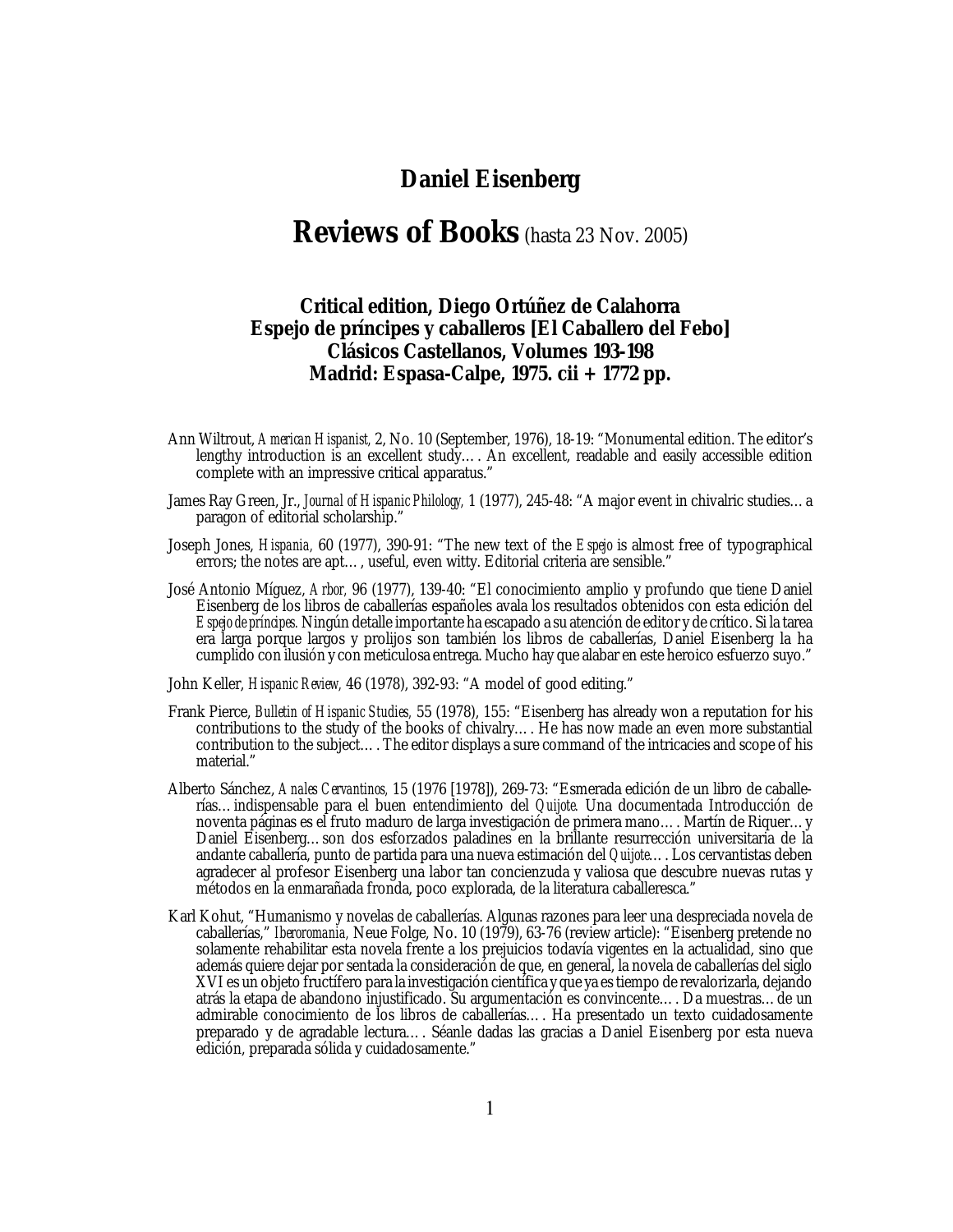Bernhard König, "Claridiana, Bradamante und Fiametta. Zur 'Doppelliebe' des Caballero del Febo und zu den italianischen Quellen der 'Primera parte' des *Espejo de príncipes y caballeros* (Anlässlich der Neuausgabe durch Daniel Eisenberg)," *Romanistisches Jahrbuch,* 30 (1979), 228-50 (review article): "Überzeugend wie die Mehrzahl dieser Quellennachweise sind Eisenbergs Bemerkungen zu den Nachwirkungen des *Espejo,* inbesondere zu seiner Bedeutung für Cervantes."

Bodo Müller, *Zeitschrift für romanische Philologie,* 95 (1979), 699-700: "Sorgfältig bearbeitetet Ausgabe."

Sharon Ghertman Dahlgren, *Romance Philology,* 36 (1983), 577-84: "E. offers a weighty contribution to the study of the *Espejo*…[which] holds special interest within its literary class…. E's innovative approach to this edition shines forth…. E's critical approach to the preparation of this edition…establishes a model for future publications of romances. In his extensive footnotes, he presents an impressive array of information on the chivalric tradition…. With this well-documented edition, E. furnishes the critical guidelines for further inquiry into scope and nature of this significant literary art form."

Anonymous, *Forum for Modern Language Studies,* 13 (1977), 91.

Also *Informaciones* (Madrid), April 22, 1976; *El adelantado de Segovia,* July 4, 1976; *Hierro* (Bilbao), April 30, 1976;*Región* (Oviedo),July 9, 1976; *La mañana* (Lérida),April 1, 1976; *Tribuna Médica* ("leerla constituye un refinado placer literario"), April 2, 1976; *Sábado gráfico,* No. 983 (March 31-April 6, 1976).

## *"Poeta en Nueva York": Historia y problemas de un texto de Lorca.* **Barcelona: Ariel, 1976. 222 pp.**

- Mildred Adams, *Hispanic Review,* 46 (1978), 106-08: "A fascinating work of analysis and scholarly detection. The author's introduction [is] too modest…. What Dr. Eisenberg has done is to sort out…García Lorca's 'most complex book.'"
- Jacqueline Minett de Millán, *Modern Language Review,* 73 (1978), 682-85: "Through his scrupulous analysis of documents and of the differing texts published by W. W. Norton and Séneca, Dr. Eisenberg succeeds in restoring to the collection [*Poeta en Nueva York*] its identity as a complete and authentic work. This achievement alone represents an important and timely contribution to the study of García Lorca's New York poetry."
- D. R. Harris, *Bulletin of Hispanic Studies,* 55 (1978), 169-70: "Dispel[s] some basic misconceptions…has greatly clarified a vital aspect of Lorca's poetry." In his *Critical Guide to "Poeta en Nueva York"* (London: Grant and Cutler, 1976), Harris said that this study is "a major contribution towards unravelling the textual problems of *Poeta en Nueva York"* (p. 71).
- Gustav Siebenmann, *Zeitschrift für romanische Philologie,* 95 (1979), 702-03: "Durch genaue Kollation der Editionen und anhand eines Musters eines kritischen Textes…mitsamt Stemma und Varianten, weist er den Weg, der seiner Meinung nach bei der in Gang gesetzten kritischen Gesamtedition der Werke Lorcas beschritten werden sollte…. Enorme Dokumentation."
- Nigel Dennis, "On the First Edition of *Poeta en Nueva York," Ottawa Hispánica,* 1 (1979), 47-83 (review article): "Eisenberg has rightly discredited [the thesis of Eutimio Martín]…. Painstaking bibliographical research…. [The documents published are] exceptionally valuable. Credit must be given to Eisenberg for pursuing his enquiries with such indefatigable curiosity, for it is his persistence more than any other factor which has underlined the anomalies of the situation and brought the solution of this 'mystery' to its final stages."

Luis Monguió, *Nueva Revista de Filología Hispánica,* 29 (1980), 236-37: "Macizamente atado a la presentación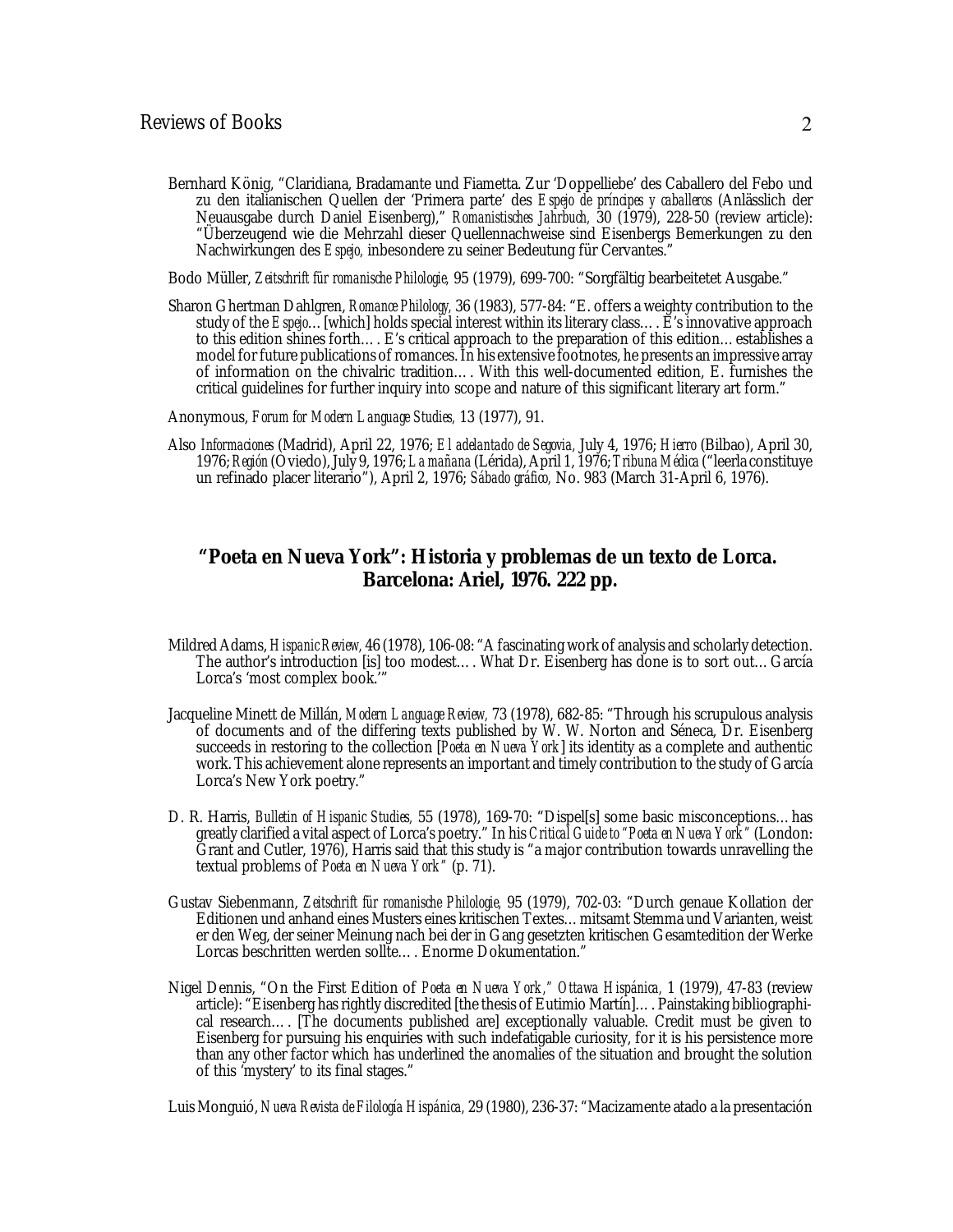de sus pruebas en texto, notas y referencias bibliográficas o documentales…. De inevitable consulta y uso.'

- Klaus Pörtl,*Romanistisches Jahrbuch,* 33 (1982), 397-98: "Eisenbergs…textkritische 'Detektivarbeit' hat schon einige kompetente Rezensionen erfahren, die alle den Versuch einer minuziösen Rekonstruktion des bis heute nicht gefundenen Manuscripts des *Poeta en Nueva York* anerkennend hervorheben. Dieses Lob hat auch immer noch seine Berechtigung…. Eisenberg reitet…eine quijoteske Attacke gegen die unfundierten Thesen von Eutimio Martín…. Wer heute *Poeta en Nueva York* in einer möglichst gesicherten Fassung lesen will, kann an Eisenbergs Auflistung des jeweils richtigen Basistextes eines jeden einzelnen Gedichtes nicht vorübergehen."
- Carl Cobb, *Journal of Spanish Studies: Twentieth Century,* 5 (1977), 249-50: "Important in adding well-researched detail concerning both the life and work of Lorca."
- Manuel Camarero, *Estafeta Literaria,* October 10, 1977: "Clarificador…suficientemente documentado."
- Miguel García-Posada, *Ínsula,* No. 367 (June, 1977), 10.

Anonymous, *Forum for Modern Language Studies,* 14 (1978), 88: "Fascinating reading."

Suzanne Byrd, *Hispania,* 61 (1978), 382: "A significant contribution to the advancement of Lorca studies."

Also *La Vanguardia* (Barcelona), January 20, 1977; *El correo español* (Bilbao), January 9, 1977; *El Vigía* (Barcelona), January 7, 1977 ("páginas que se leen con el interés de una novela…una serie de importantísimos materiales"); *Tele-Express,* December 8, 1976 ("una auténtica investigación detectivesca"); *Hoja del Lunes,* January 24, 1977; *Europeo,* January 22, 1977 ("un trabajo poco corriente…. Estudio concienzudo y, sobre todo, dotado—al lado de erudición—de sensibilidad poética…. Eisenberg conserva en todassus páginas una rara finura y agudeza interpretativa"); *Reseña,* No. 102 (1977); *Hierro* (Bilbao), February 4, 1977 ("breve pero intenso…. Libro esclarecedor, que se lee con interés, con facilidad"); F.Azúa, *Diario de Barcelona,* December 11, 1976 ("deliciosa y laboriosísima tarea detectivesca"); *La Nación* [Buenos Aires], September 28, 1977, Sec. 4, p. 5 ("no caben dudas de la seriedad con que el joven hispanista norteamericano realizó una verdadera labor detectivesca…lucidez crítica").

## **Critical edition, Federico García Lorca,** *Songs* **Translated (1929) by Philip Cummings with the assistance of the author. Pittsburgh: Duquesne University Press, 1976. xi + 187 pp.**

- Francesca Colecchia, *American Hispanist,* 2, No. 17 (April, 1977), 15: "[A] fascinating as well as scholarly introduction…more than another…English rendering of*Canciones*…[a] unique and valuable volume."
- D. R. Harris, *Bulletin of Hispanic Studies,* 55 (1978), 76: "Meticulous scholarship. All Lorca scholars will be grateful for this fine edition."
- Allen Josephs, *Hispania,* 61 (1978), 381-82: "A most valuable addition to the field…. The editor'sintroduction provides useful new biographical information with which Eisenberg—who verges on becoming a downright biographical sleuth—has painstakingly dealt…. Eisenberg has done Lorca studies a real service.'

Joseph W. Zdenek, *Revista de Estudios Hispánicos* [Alabama], 15 (1981), 138-39: "Undoubtedly one of the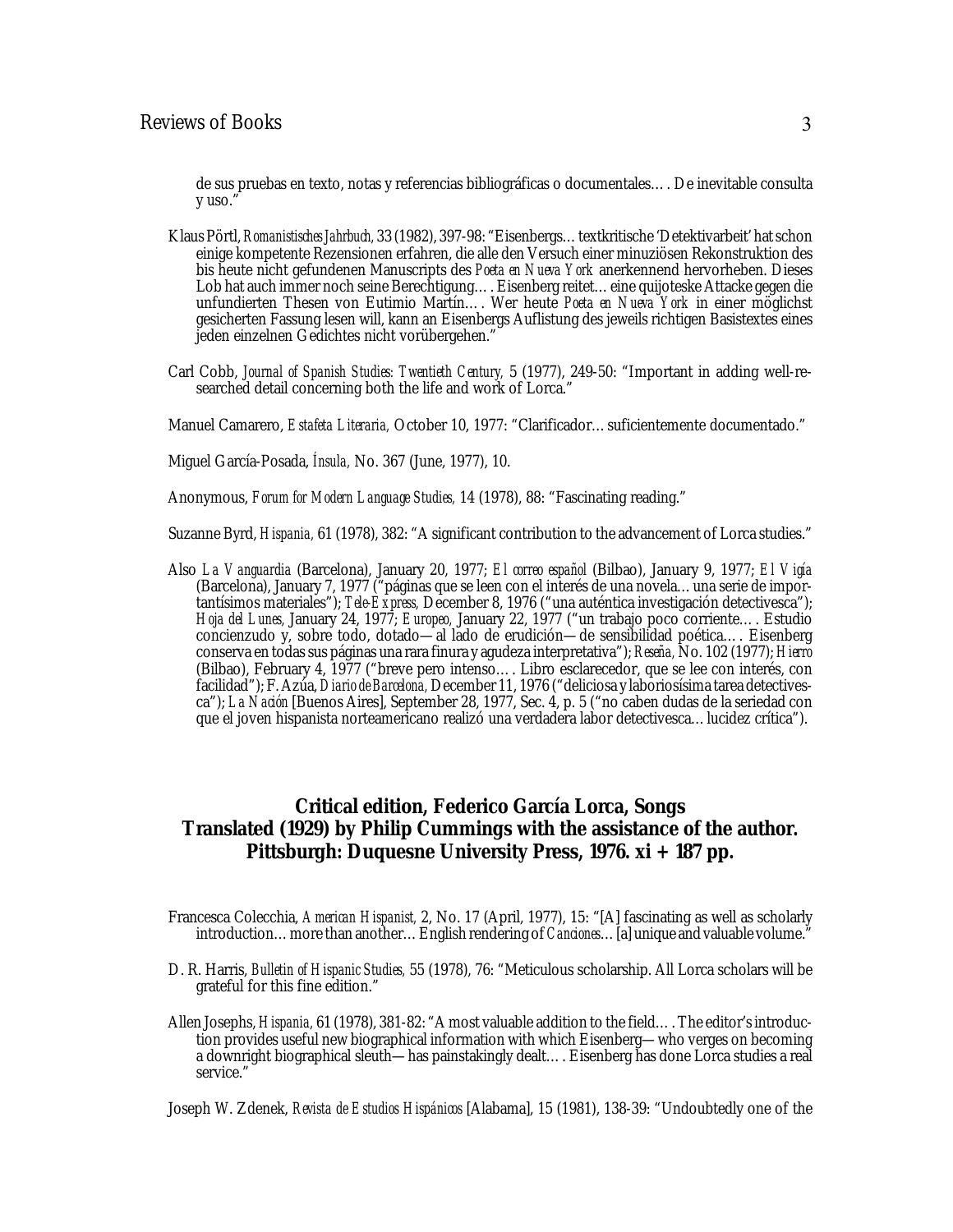most fascinating books to appear in recent years…. Very valuable information…. The result of much painstaking research."

Anonymous, *Choice,* 13 (1976), 1303: "Among the important renderingsinto English of the Spanish poet's work…. Gives new insight into the formative experience that the visit to the U.S. came to be for García Lorca."

Anonymous, *Booklist,* 73 (1976), 450.

A. P. Debicki, *World Literature Today,* 51 (1977), 423: "A valuable service to Lorca specialists."

Rosemary Neiswender, *Library Journal,* 102 (1977), 389: "Of considerable interest."

Anonymous, *Forum for Modern Language Studies,* 13 (1978), 88.

Edmund L. King, *Hudson Review,* 31 (1979), 694-96.

## *The Castilian Romances of Chivalry in the Sixteenth Century: A Bibliography.* **Research Bibliographies and Checklists. London: Grant and Cutler, 1979. 116 pp.**

- Frank Pierce, *Bulletin of Hispanic Studies,* 58 (1981), 80-81: "[A] valuable addition to an established series. His contributions have considerably advanced the scholarship of a subject which has retained the interest of the cultivated reader for several centuries…. Illuminating comments."
- Raymond E. Barbera, *Hispania,* 64 (1981), 634-35: "I commend this particular bibliography to the Hispanist whose interests turn him to this epoch knowing he can depend upon an author who has adequately compiled those items that are indispensable for an intelligent study of the romances in question.... An examination of the individual items reveals the author's thoroughness…. It is refreshing to read the commentaries in the individual entries on the romances since they point out the sincerity of the author and the completeness with which he faced the task."
- Bernhard König, *Romanistisches Jahrbuch,* 32 (1981), 386-90: "Soliden und hochwillkommenen….Ein gewiß noch verbesserungsfähiges, aber schon jetzt nicht nur nützliches, sondern geradezu unentbehrliches Hilfsmittel für den Literarhistoriker. Hoffen wir, daß es viele Benutzer findet."
- Harvey L. Sharrer, *Journalof Hispanic Philology,* 6 (1982), 163-64: "Eisenberg's bibliography fills an important need….Extremely useful to the specialist…. One cannot fail to admire Eisenberg for his patience and tenacity in sorting out the often erroneous and jumbled information handed down by earlier investigators…. With this volume Eisenberg has clearly demonstrated his vast knowledge of the Castilian romances and chivalric literature in general. He is to be lauded for producing an invaluable reference tool."
- Augusta E. Foley, *Bibliothèque d'Humanisme et Renaissance,* 44 (1982), 747-48: "A signal service to scholarship…. The importance of this bibliography of romances of chivalry is self-evident…. Eisenberg explains clearly and succinctly the methodology…. He carefully avoids confusion…. Eisenberg possesses an uncommonly extensive knowledge of the field."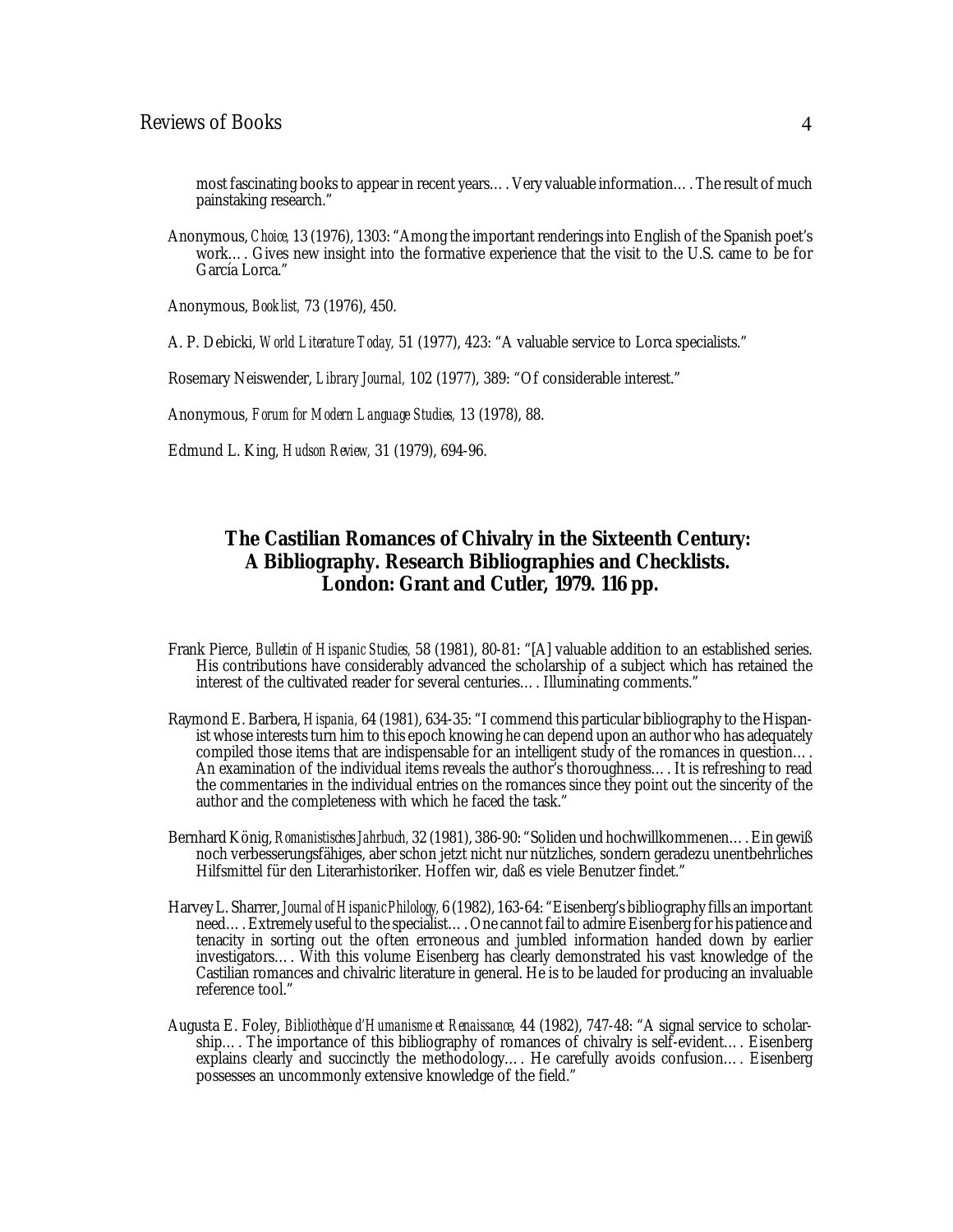"Para el conocimiento de los libros de caballerías, es hoy imprescindible la consulta de la bibliografía de DanielEisenberg,*CastilianRomancesof Chivalryin the Sixteenth Century*(London: Grant andCutler, 1979) y el manualito de conjunto, del mismo autor, *Romances of Chivalry in the Spanish Golden Age* (Newark, 1982)." (Alberto Sánchez, "Don Quijote entre la historia y el mito," in *Lecciones cervantinas* [Zaragoza, 1985], pp. 95-111, at p. 99, n. 7.)

#### *Romances of Chivalry in the Spanish Golden Age.* **Newark, Delaware: Juan de la Cuesta, 1982. xvii + 182 pp.**

- Sydney Cravens, *Cervantes,* 2.2 (1982), 191-92: "Sure to be…an indispensable guide…. Eisenberg'sscholarship is thorough and reliable. It is well documented in abundant footnotes. He has made the way considerably easier for others who may begin studies in this area…. This is a book which may be read with interest and consulted with profit. Dan Eisenberg's book is our best source of knowledge about the Spanish romances of chivalry."
- Marilyn Olson, *La Corónica,* 11 (1982), 96-98 and 378: "A welcome addition to Hispanic scholarship…a variety of perspectives…a very interesting and useful book…tremendously helpful. The author reveals many keen insights, the work portrays vividly our limited knowledge of the Spanish romance, and the bibliography is absolutely essential for those interested in the field. It is to be hoped that Eisenberg's leadership in Spanish romance scholarship will stimulate other Hispanists to delve into this littleknown field of investigation."
- Frank Pierce, *Journal of Hispanic Philology,* 7 (1982), 65-67: "A subject that he has made very much his own…. In Chapter I a convincing attempt is made to state exactly what the genre is and what it has been…. In Chapter V Eisenberg makes a useful attempt to provide the framework of a typical romance with many illustrations in the notes from actual works. Chapter VI also breaks new ground in defending Feliciano de Silva…. Three of the last four chapters reprint some of Eisenberg's best work on the genre…. The book ends with a good critical index."
- Alberto Sánchez, *Anales Cervantinos,* 29 (1982 [1983]), 224-26: "Este libro…, que confiamos aparezca pronto en versión española, cumple la misión de ir rellenando una laguna evidente en este campo de estudio. Su autor, Daniel Eisenberg, es un acreditado especialista en la materia…. Eisenberg examine, ordenada y objetivamente, el sentido y alcance de los libros de caballerías en nuestro Siglo de Oro…. Organiza…con claridad el enmarañado material caballeresco de la época…. Queda manifiesta la gran familiaridad de este investigador con los temas caballerescos…. Alta calidad intelectual."
- Keith Whinnom, *Modern Language Review,* 78 (1983), 941: "This is an excellent book, lively, illuminating, based on massive erudition lightly worn, and...remarkably coherent.... If we recall also Eisenberg's very substantial introduction to his remarkable six-volume edition of *Espejo de príncipes y caballeros* (Madrid: Espasa-Calpe, 1975), we must conclude that, to the study of the genre as a whole, Eisenberg has contributed more than anyone since the days of Sir Henry Thomas. Let it be said too that his unprejudiced and sympathetic approach is far more fruitful than Sir Henry's…. Eisenberg…makes a genuine attempt to understand [the romances'] appeal to their Golden-Age audience, and in doing so reveals the variety behind the apparent uniformity, the wealth of invention within the strait-jacket of the convention, and the true nature of these romances…. Those who may be attracted to this fascinating and colourful field could begin from no safer or more stimulating starting-point than this book by Eisenberg."
- James Ray Green, Jr., *MLN,* 98 (1983), 287-88: "A thorough and precise account of the development of the Spanish romances with complete bibliographical details…. Eisenberg wisely delimits the field….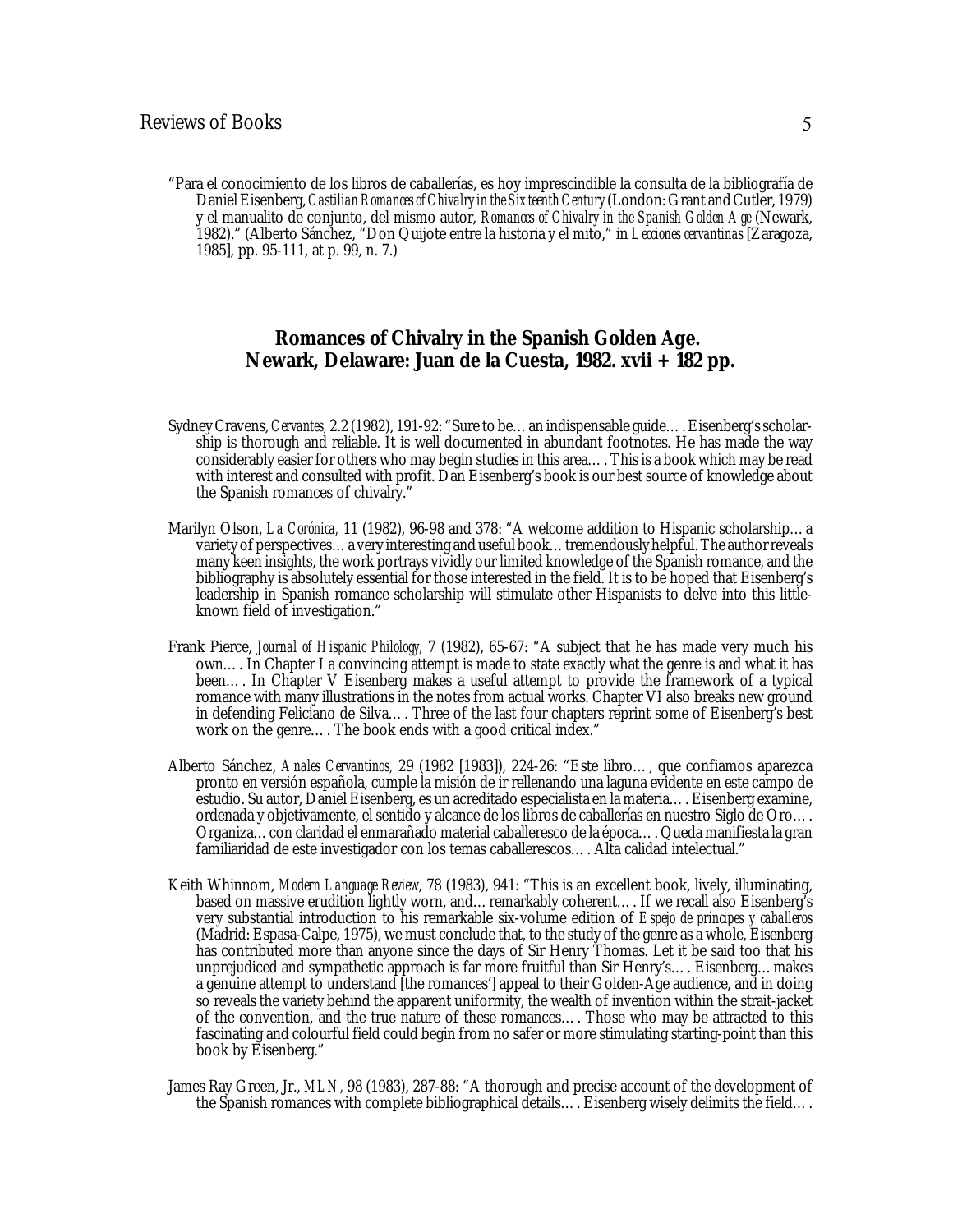#### Reviews of Books 6

He offers a careful survey of critical work on the romances…. The fourth chapter is an excellent survey of the role of the Spanish romances in sixteenth-century literary history, and the fifth describes a typical Spanish romance of chivalry and is a brilliant synthesis of the romance form.

 "Eisenberg's book has many strengths. It gives a comprehensive overview, currently unavailable in English or any other language, of the Spanish romances of chivalry…. The scholarship is solid and issupported by extensive documentation. *Romancesof Chivalryin the Spanish Golden Age*will be the major study in the field for years to come."

- Mary Lee Cozad, *South Atlantic Review,* 48 (1983), 127-31: "Throughout the book there are useful definitions, important distinctions and clarifications, and 'points well taken,' concerning a genre which has been mentioned but little studied by specialists in Golden-Age prose…. An important and valuable book, likely to join Thomas as a standard reference work for years to come."
- Cristina González, *Bulletin Hispanique,* 85 (1983), 183-85: "Un estudio muy realista y muy penetrante de las novelas de caballerías del Siglo de Oro, que describe con detalle y con finura. Su análisis de la novela de caballeríastípica es ejemplar. Muy interesante essu comparación del *Amadís de Gaula* con el *Amadís* de *Grecia*, cuyo mérito reivindica. Muy útil es su presentación de temas de estudio, que, sin duda, puede dar mucho juego. En cuanto a sus trabajos ya publicados incluidos en el libro, su valor es conocido…. Un libro valioso, de lectura, más que recomendable, indispensable…."
- Edwin Williamson, *Bulletin of Hispanic Studies,* 61 (1984), 194-95: "The credit for stimulating a more systematic interest in [romances of chivalry] is due to Professor Eisenberg, whose book must be welcomed as the most comprehensive survey of the genre to date."
- Joseph R. Jones, *Hispanic Review,* 52 (1984), 529-30: "An admirable contribution to scholarship…. The survey ofromance-criticism…is a *tour de force* of bibliographical thoroughness. Mastery of the subject."
- Francisco Márquez Villanueva, *Romance Philology,* 38 (1985), 415-18.
- R.P. Calcraft, *Year's Work in Modern Language Studies,* 47 (1986), 319: "An important study of a still comparatively unfamiliar area."
- Nieves Baranda, *Anuario de Filología Española,* 2 (1985 [1986]), 556-57: "Hay que destacar los extensos conocimientos de Eisenberg y su método de estudio en el cualse enfrenta con los datos y sólo de ellos extrae sus certeras conclusiones. Es una obra muy necesaria para poder adentrarse en el estudio de los libros de caballerías, tan sólo se debe lamentar que, por su lugar de publicación, no sea más accesible en nuestro país."

## **Facsimile edition, with introduction (47 pp.) to Alejo Venegas del Busto,** *Primera parte de las Diferencias de libros que ay en el universo.* **Barcelona: Puvill, 1983.**

Francisco Márquez Villanueva, *Journal of Hispanic Philology,* 9 (1985 [1986]), 172-75: "Diligencia…. Eisenberg da clara noticia de su organización y contenido." (Reprinted in *Papeles del Rinconcillo* [Seville], No. 2 [1985], 51-54.)

J. Ruano de la Haza, *Revista Canadiense de Estudios Hispánicos,* 11 (1986), 208-10.

Kurt Baldinger, *Zeitschrift für romanische Philologie,* 100 (1984), 759-60.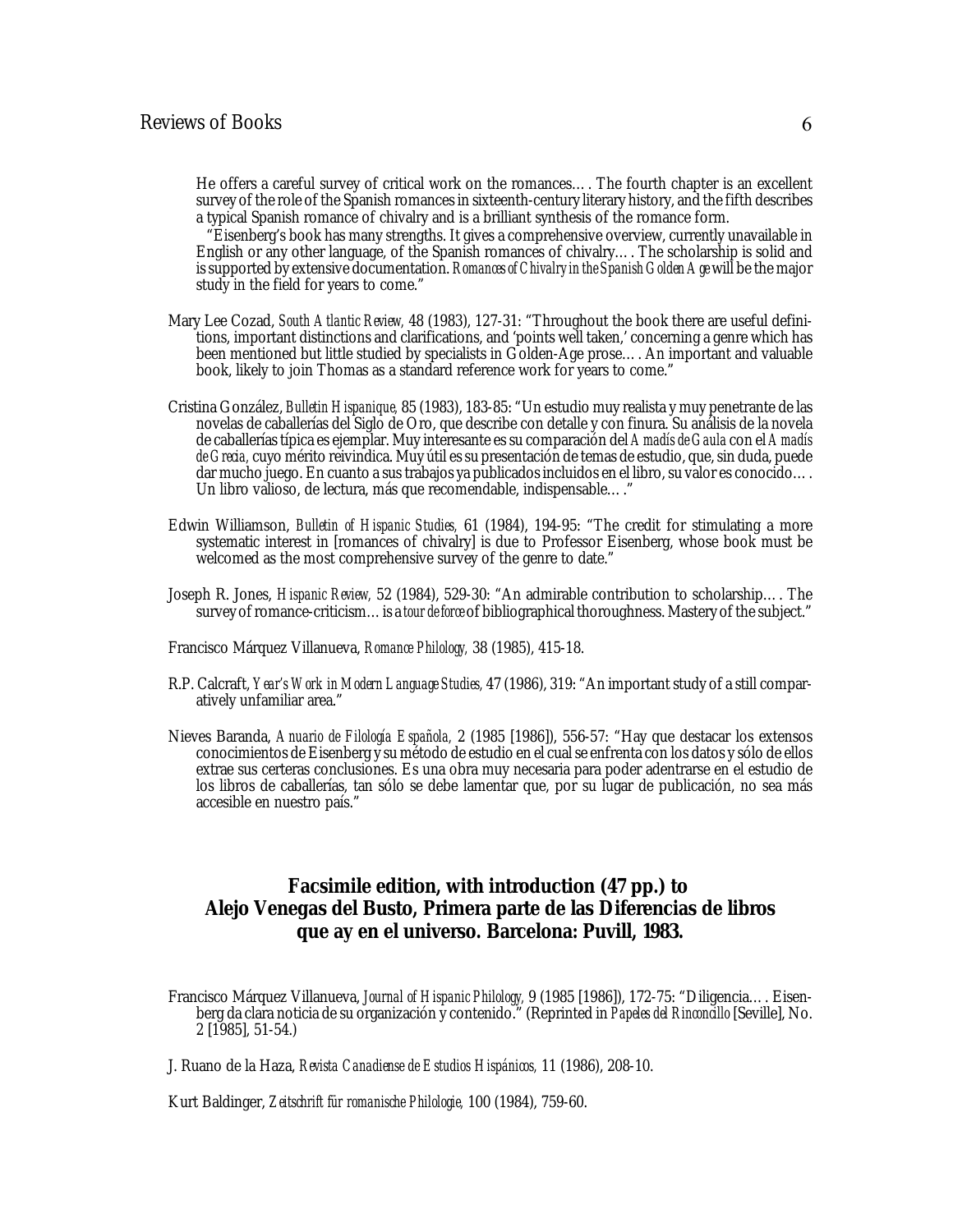#### *Cervantine Correspondence of Thomas Percy and John Bowle.* **Exeter Hispanic Texts. Exeter: University of Exeter, 1987. xxii + 74 pp.**

- John J. Allen, *Hispanic Review,* 57 (1989), 234: "The recognition that criticism of Cervantes or of any other Spanish classical author has a history...is rare enough.... Rarer yet is a book like this one.... It is a pleasure to read of the joy each of these men takes in finding a long-sought book or successfully bidding for one at auction, or in locating an obscure source to illuminate the masterpiece of "our favorite Author," as Percy calls Cervantes.... Thanks are due to Professor Eisenberg for giving us this curious little volume. Is it too much to hope that now someone will republish Bowle's *Don Quixote*?"
- Frank Pierce, *Modern Language Review,* 85 (1990), 477: "Edited with characteristically scrupulous care by Daniel Eisenberg."
- Franco Meregalli, *Rassegna Iberistica,* No. 38 (1990), 46-47: "Eisenberg…fa conoscere una vicenda quasi sconosciuta…. La sua perseveranza [di Bowle] resta degna di rispetto, di ammirazione, quasi di tenerezza, oltre che culturalmente costruttiva."
- J. A. Jones, *Year's Work in Modern Language Studies,* 50 (1988), 320: "Of absorbing interest."

## *A Study of "Don Quixote."* **Newark, Delaware: Juan de la Cuesta Hispanic Monographs, 1987. xxiv + 317 pp.**

- Carroll Johnson, *Hispanic Review,* 57 (1989), 95-97: "A courageous work, one that gives both 'hard' and 'soft' critics cause forself-examination…. Massive documentation…a veritable gold mine ofinformation."
- Edward H. Friedman, *Hispania,* 71 (1988), 822-23: "A unique perspective…. The study contains 'copious notes,' which form an impressive supplement—a *libro* de *abajo*—for students of Cervantes. The writing is clear and authoritative, and the analyses bear the fruits of a (quixotic?) passion for letters. The interpretation moves from the historical (the position of the romance of chivalry in sixteenth-century Spain, for example) to the sublime (the description of the *Bernardo*)…. Rich in insights…. Enriches the text and whets one's critical appetite."
- Eduardo Urbina, *South Central Review,* 6 (1989), 110-12: "[In Chapter I he restates] skillfully his own previous views and manages to make a strong case…. [In Chapter II] his reasoning is flawless and his documentation profuse and well founded…. To say that Eisenberg'sstudy is heavily annotated would be an understatement."
- Anthony Close, *Journal of Hispanic Philology,* 12 (1987 [1988]), 62-66: "Honest, learned, instructive, candid, sincerely felt.... An informative book, written by someone who is clearly an expert Cervantologist, very knowledgeable of Cervantes' works, the secondary literature relating to them, much of the relevant Golden Age context; the information is impressively marshalled and indexed; the footnotes...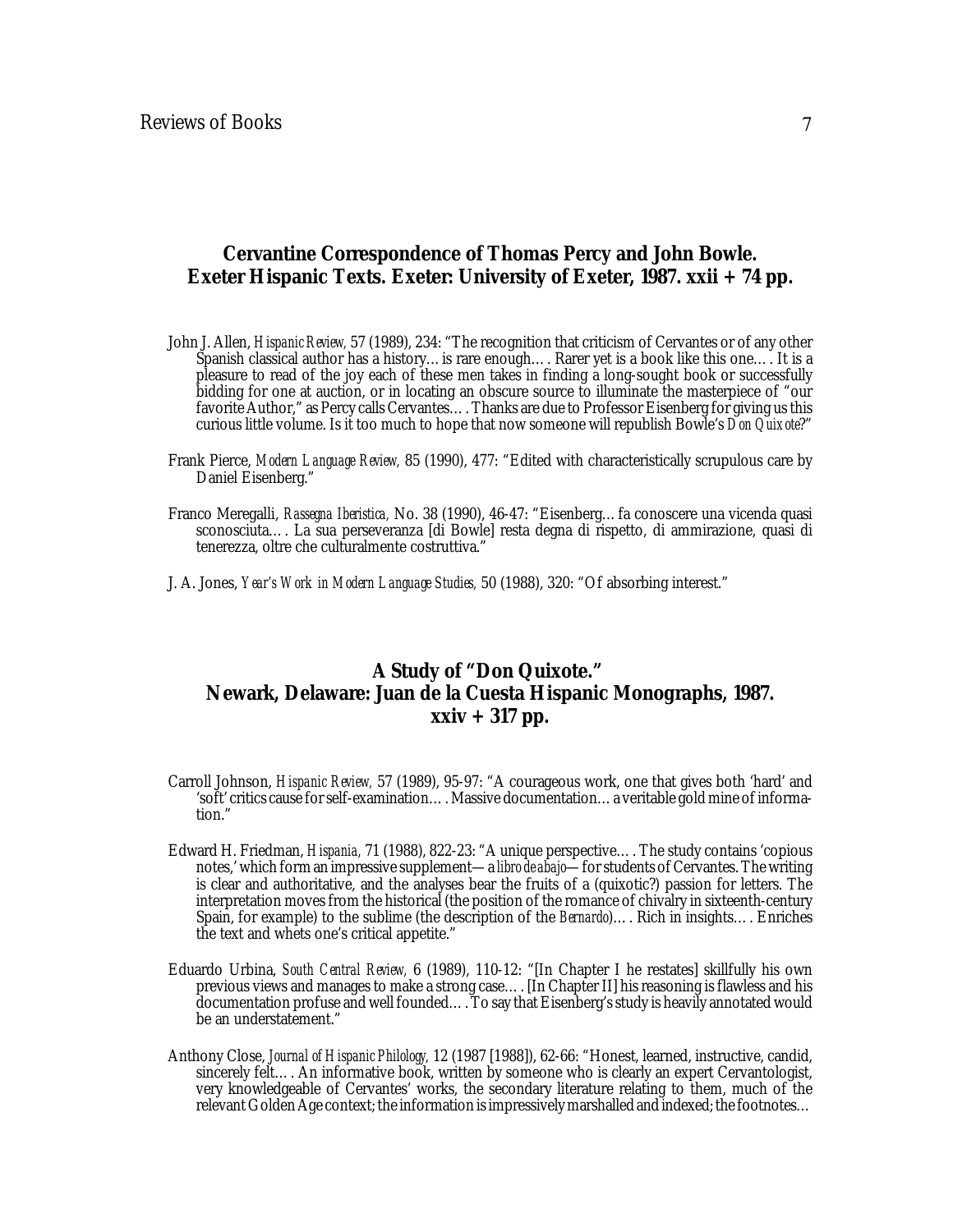are a useful mine. For these reasons, I shall return to the book frequently."

- Antonia Fernández, *Íncipit,* 7 (1987 [1988]), 195-97: "Profundiza con solidez…el género de *Don Quijote*…. El capítulo 'El humor de *Don Quijote*' es especialmente interesante…. [Su tesis sobre el *Bernardo*] nos seduce. Enriquece nuestra experiencia sobre esta gran obra y contribuye significativamente a que comprendamos su grandeza."
- Hans-Jorg Neuschäfer, *Zeitschrift für romanische Philologie,* 104 (1988), 573: "Wohltuend bescheidene Titel… der Text eines Cervantomanen geriert—aber eines von der sympathischen und der kompetenten Sorte: Wir verdanken Eisenberg eine ganze Reihe von Studien über die 'Bibliothek' des Cervantes, über seinen Wissensstand also…. Die Absicht des Buches ist es, Cervantes beim Wort zu nehmen…. Das ist zwar methodisch nicht unbedenklich, wird von E. aber mit Witz und Verstand zu einer *reconsideración* des Textes geführt, die zwar nicht immer zu neuen, manchmal auch bestreitbaren, aber jedenfalls anregenden Ergebnissen kommt…, Ein gut dokumentierter Appendix behandelt den Einfluß des Romans auf die Romantik. Eine umfangreiche Bibliographie und ausführliche Register beschließen den Band."
- Gareth A. Davies, *Bulletin of Hispanic Studies,* 67 (1990), 188: "An excellent and challenging book…. The body of evidence…is erudite and fascinating…. Unsparing in its critical objectivity…. The footnotes contain a fund of information and notes, mostly indexes, and the comprehensive List of Books further increases the book's considerable usefulness for student and scholar alike."
- Alberto Sánchez, *AnalesCervantinos,* 27 (1989 [1990]), 277-79: "El laborioso cervantista profesor Eisenberg, notorio especialista en libros de caballerías y editor del *Journal of Hispanic Philology,* nos ofrece en este libro un encomiable compendio que ayudará a comprender mejor a *Don Quijote*…. Con su profundo conocimiento de los libros de caballerías y su especial sensibilidad para apreciar los matices de la lengua de Cervantes, Eisenberg enriquece nuestra lectura del gran libro y contribuye eficazmente a su claro entendimiento…. En suma: libro de lectura animada y sugerente, polémico en más de una ocasión, pero siempre atractivo, incluso en sus prolongadas notas, se convierte en punto de referencia obligado para los cervantistas de nuestro tiempo."
- Monique Joly, *Romanische Forschungen,* 102 (1990), 112-15: "On ne saurait dénier ni la rigueur propre ni, surtout, la ténacité…. Eisenberg a pour l'érudition une passion qu'il sait rendre communicative…. Il remet utilement en cause des attitudes routinières…. On ne peut qu'apprécier la façon scrupuleuse qu'il a de prendre *tout* ce que dit Cervantes en considération…. Il est plein d'invention pour tous les projets éditoriaux dont il estime, avec raison, que les cervantistes ont eu le tort de ne pas s'occuper avant lui."
- Lesley Lipson, *Modern Language Review,* 85 (1990), 470-71: "Although one cannot fail to be impressed by the breadth, scope, and detail of Professor Eisenberg's 'copious notes,' they are sometimes intrusive and often extraneous. Text and notes are apt to inhibit one another and create in such a painstakingly documented work the inevitable impression of shapelessness and lack of continuity. To use the dichotomy which figure [sic] prominently in the study itself, one feels more entertained than enlightened by his guesswork."
- Catherine Larson, *Cervantes,* 11.2 (1991 [1992]), 103-05: "[A] masterfully scholarly study…. Eisenberg invites us to reconsider our own critical positions…. [Chapter 4] is a *tour de force* of detail; it goes beyond the scope of earlier treatments of the concept…. The author provides literally hundreds of footnotes, and even a cursory glance of them indicates the enormity of Eisenberg's critical project: this study is clearly the result of years of painstaking research and serious thought on the topic.... *A Study of "Don Quixote"* is simultaneously exciting and exasperating, polemical and logical. It merits careful examination, and it is guaranteed to challenge its readers."
- J. A. Jones, *Year's Work in Modern Language Studies,* 50 (1988), 321: "Detailed, thought-provoking, intentionalist."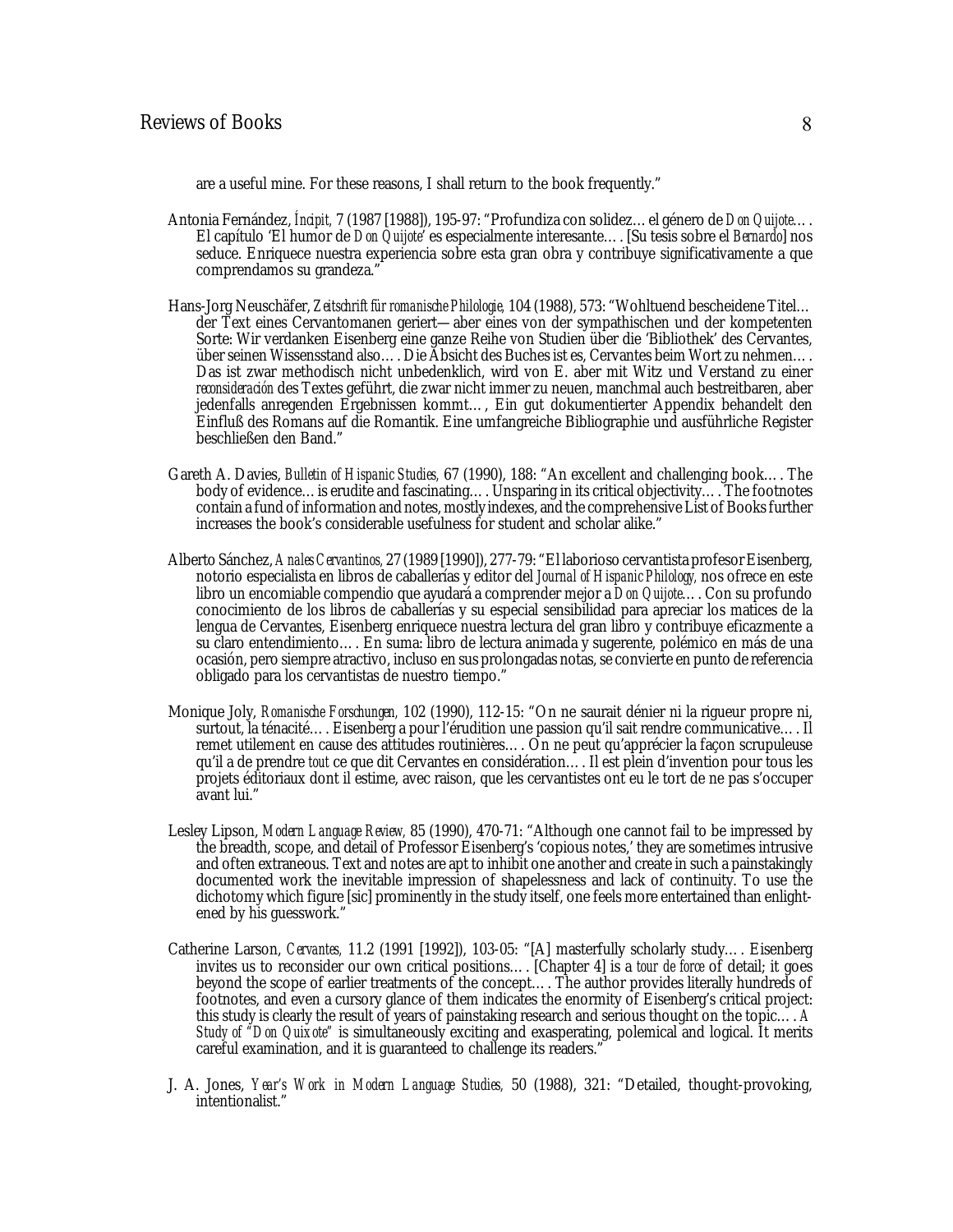Alan Soons, *Iberoromania,* 37 (1993), 144-46: "La bibliografía de este libro es excelente, los índices son de los más útiles…, y las notas a pie de página por sí solas transforman *A Study* en un clásico de varia lección digno de ocupar el mismo estante del curioso que los excursos de Rodríguez Marín y la *Vida* de Astrana".

#### *Las "Semanas del jardín" de Cervantes.* **Salamanca: Diputación de Salamanca, 1988 [1989]. 194 pp.**

- Francisco López Estrada, "Las fronteras de Cervantes: ¿Las *Semanas del jardín* restituidas?," *Ínsula,* No. 516 (December, 1989), p. 4: "He aquí un libro que se incorpora con todos los honores a la bibliografía cervantina…. Es muy de agradecer la labor de Eisenberg, que realiza un trabajo eficaz dentro del mejor positivismo filológico…. Un libro básico sobre el asunto…. Es un libro audaz y que indudablemente ha de suscitar polémica…. Me parece bien su audacia al extraer y razonar consecuencias en el riguroso aparato que monta; alguien tiene que exponer hipótesis de esta clase para abrir la discusión sobre la propuesta que Eisenberg nos hace a los filólogos y a los críticos de la literatura de los Siglos de Oro para que aportemos noticias nuevas a los historiadores, y esto resulta mucho más brillante si se implica por medio la nombradía de un escritor como Cervantes."
- James Parr, *Cervantes,* 10.2 (1990 [1991]), 101-02: "Thorough and insightful…. This edition displays impressive erudition, but no amount of citation and footnoting can compensate for the inherent shortcomings of the method itself."
- Anthony Close, *Journal of Hispanic Philology,* 14 (1990 [1991]), 305-08: "Eisenberg presents a case which deservesthe attention of all *cervantistas*:I do not believe that he provesit, but the very attempt to prove it, and the evidence adduced, are enlightening, and he isto be congratulated on having argued his brief with such scrupulous, well-documented fairness."
- Lilia E. F. de Orduna, *Íncipit,* 9 (1989 [1990]), 199-202: "Esindudable,sí, que éste será un libro controvertido, pero creemos que, aunque no brinde soluciones definitivas ni comprobaciones irrefutables—en cuanto a la autoría—, precisamente tiene el gran mérito de replantear enfoques y su esfuerzo no debe dejar de ser valorado ya que ofrece—junto a la cuidada reimpresión del diálogo—su particular aporte a la exposición del antiguo problema, que implica una verdadera convocatoria dinámica y creadora."
- Dennis Madrigal, "Elementos cervantinos en *Las semanas del jardín," Revista de Estudios Generales* [Puerto Rico], 5 (1990-91), 35-56 (review article): "Un minucioso estudio…cuidados[o]…valiosos argumentos cervantinos….Estamos de acuerdo con Daniel Eisenberg que 'nadie exceptoCervantes pudo haberlo escrito.'"
- Antonio Cruz Casado, "Una recuperación:*Las semanas del jardín,* de Miguel deCervantes," *Anales cervantinos,* 30 (1992), 163-73 (reviewarticle): "Una edición modélica…. El rigor filológico empleado, el complejo mundo de relaciones con las obras que forman el *corpus* cervantino conocido, la persecución de los temas que integran el entramado del diálogo, junto con numerosas referencias de carácter comparativo, dan como resultado un cuadro sumamente coherente y, en consecuencia, convincente en líneas generales, de tal manera que existe, de acuerdo con el amplio estudio introductorio, un alto índice de probabilidad de que el texto editado sea obra de Cervantes…. El análisisliterario y filológico llega aquí a los límites de su valor probatorio…. El ritmo de la frase evoca en la mente de un lector habitual de Cervantes, de manera vaga e indefinible, el estilo del autor del *Quijote,* su madurez, su soltura, su enorme experiencia humana…. En pocas ocasiones el lector actual tiene oportunidad de acercarse a un texto clásico tan jugoso, tan fresco y tan desconocido en una edición tan correcta y sugerente." (First published in *Angélica,* 2 [1992], 239-48; also in *Boletín de la Real Academia de Ciencias, Bellas Letras*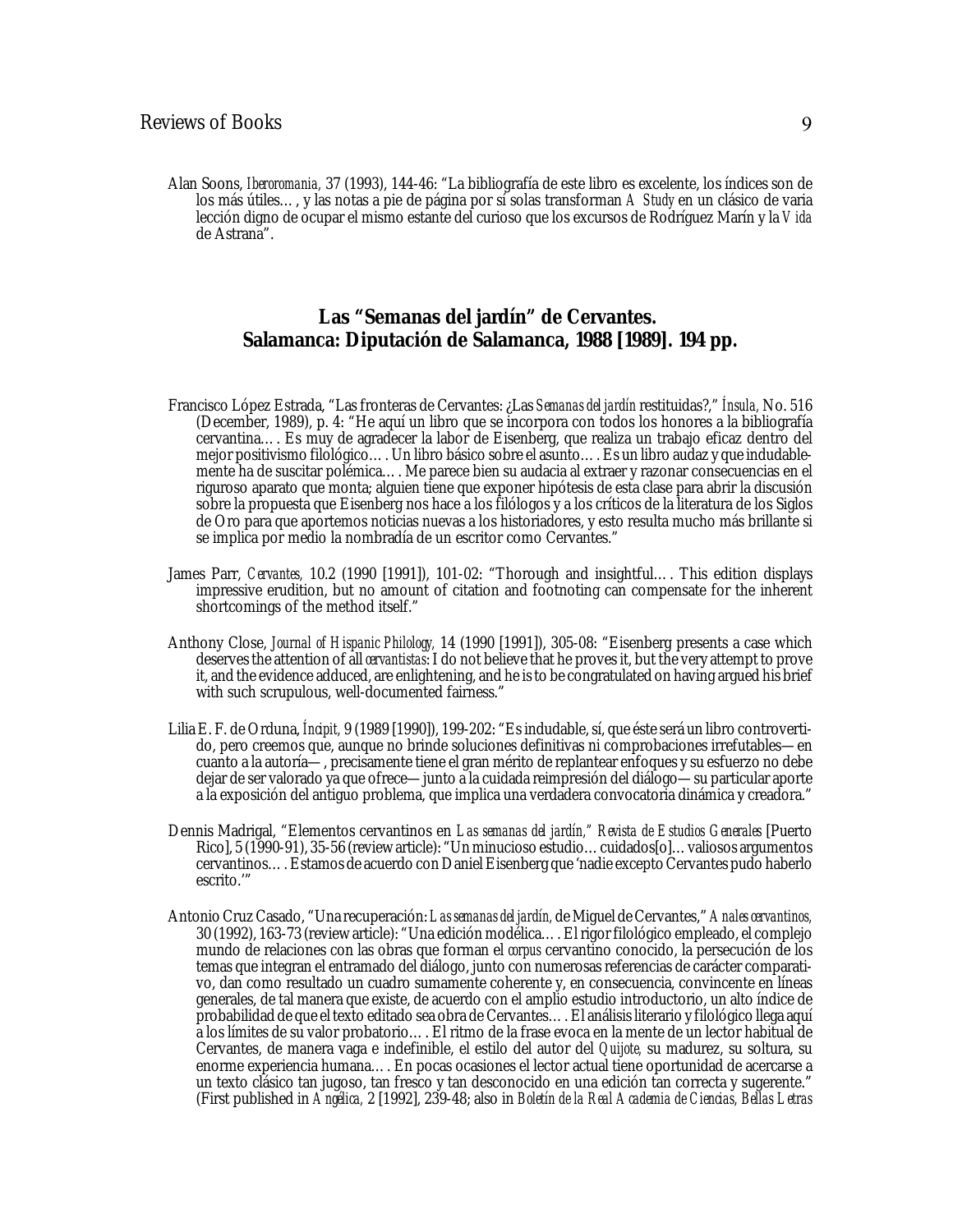#### Reviews of Books 10

*y Nobles Artes de Córdoba,* 122 (1992), 297-302.)

- J[ohn] A. Jones, *Year's Work in Modern Language Studies,* 53 (1991), 313: "Presents a persuasive case for accepting this fragment as Cervantes' work.'
- Alberto Sánchez, *Anales cervantinos,* 31 (1993), 320: "Estudio muy completo…Muy encomiable la diligencia con que Eisenberg nos informa sobre todo lo que se ha publicado en torno a este diálogo."

Carlos Romero, *Confronto letterario,* 7 (1990), 219-23.

#### *Estudios cervantinos.* **Barcelona: Sirmio, 1991 [1992]. 153 pp.**

- Fernando Lázaro Carreter, *ABC Cultural,* 28 de febrero de 1992, p. 7: "Daniel Eisenberg…es uno de los hispanistas norteamericanos más distinguidos por su laboriosidad y diligencia.... [En estos estudios] campea una envidiable erudición…. Eisenberg allega noticias sobre la economía de Cervantes, la remuneración de los autores y el precio de los libros, verdaderamente ilustrativas…. El siguiente ensayo sobre Cervantes y el romancero [contiene] excelentes observaciones y noticias acerca del romance como noción y como forma métrica, y de su presencia en el *Quijote….* Los dos siguientes capítulos, uno dedicado a repasar las obras atribuidas a Cervantes…y a la visión del tiempo en el novelista, son útiles. Así como la revisión, una vez más, de las relaciones entre Lope y Cervantes…. El último capítulo, sin duda el más consistente del libro, aporta razones para suponer que algunas partes del *Quijote* de 1615 habían sido escritas hacia 1605…. Se multiplican los intentos de entrar en el 'taller' del escritor, y Daniel Eisenberg es benemérito en esa tarea."
- Charles Oriel, *Cervantes,* 12.2 (1992), 151-53: "An eminently readable and challenging text that offers a wealth of information about Cervantes and his works. It is an exceedingly well-documented and erudite collection of essays…. *Estudios cervantinos* is 'must' reading for anyone interested in Cervantes. It is a work of formidable and careful scholarship that is both challenging and rewarding. The sheer erudition behind the arguments offered throughout is, as in all of Eisenberg's work, most impressive. With a wealth of detail, the author has successfully painted a fascinating portrait of the social, economic, cultural, and literary milieu in which Cervantes lived and wrote. At the same time, he has helped us towards a fuller understanding of the worlds that such characters as Don Quijote, Sancho, Galatea, and Sigismunda (among many others) inhabit, something he has already accomplished to a great extent, both masterfully and controversially, in his earlier *A Study of 'Don Quixote.'*"
- J.S., *El correo gallego*, 9 de febrero de 1992, Revista, p. 8: "Eisenberg que demuestra conocer bien la abrumadora erudición cervantina, se aleja en algunos de sus planteamientos de los cambios trillados…. Los argumentos puede—y así ocurrirá—ser discutidos. Algunas hipótesis pueden parecer algo atrevidas, pero, en todo caso, hay que admirar y elogiar el amplio conocimiento que Eisenberg demuestra de la bibliografía cervantina y su claridad de exposición.'
- Julio Baena, *Journal of Hispanic Philology,* 17 (1992 [1994]), 74-76. "An incisive, powerful scholar…. [An] impressive display of erudition and information…. A rich source of information regarding Cervantes and his time."
- JohnG. Weiger,*HispanicReview,* 62 (1994), 544-45. "Convincing….The scholarship here is very impressive and the arguments very persuasive…. Intriguing…insightful…very convincing."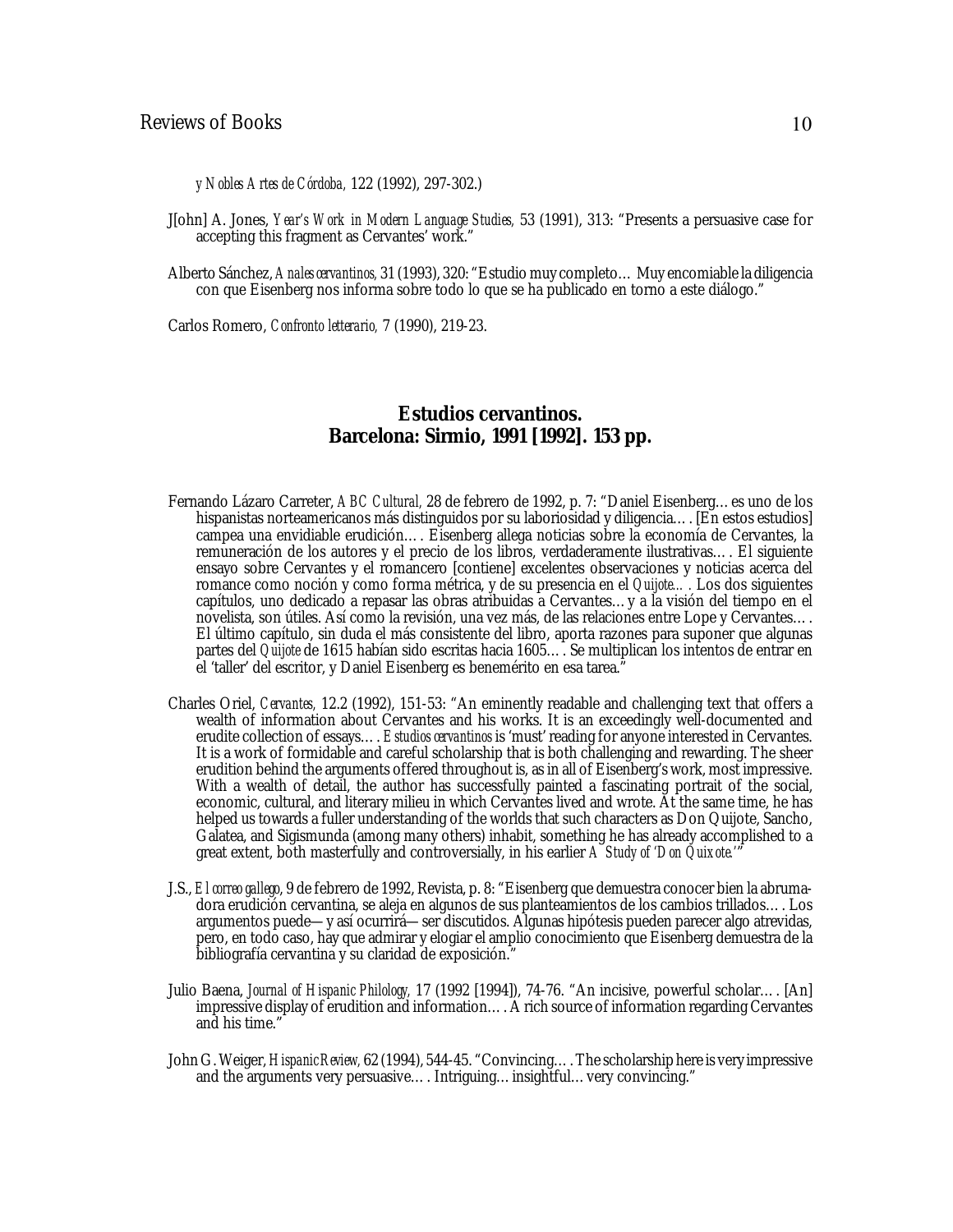- FranciscoA. Marcos Marín, *Zeitschrift für romanische Philologie,* 110 (1994), 691-92: "Breve, pero interesante… . Un volumen de atractiva lectura, no exento de pasión."
- Unsigned, *Anthropos*, 136 (September 1992), 85. "El presente volumen recoge siete estudios sobre otros tantos aspectos de la vida y la obra de Miguel de Cervantes. ¿Sabemos lo que escribió? ¿Fue tan pobre como se piensa?… Al plantear esas y otras cuestiones, y al responder a ellas, Daniel Eisenberg aporta una savia nueva al mundo del cervantismo."

#### *Cervantes y "Don Quijote."* **Barcelona: Montesinos, 1993. 124 pp.**

- Cristóbal Cuevas, *ABC Literario*, 8 de octubre de 1993, p. 13: "Recurre conscientemente a la provocación…. Estamos ante un libro que se esfuerza en destacar lo que de vivo hay en el mensaje cervantino…. Atesora también valores nada desdeñables, como lo racional de su plan, lo moderno de su documentación, lo incisivo de sus enfoques, su sostenido afán didáctico, y su entusiasmo por Cervantes, considerado como el clásico por excelencia de nuestra literatura.Comparto plenamente la seriedad de la promesa de Eisenberg al lector de estas páginas iniciáticas."
- Francisco del Valle, "Cervantes y Eisenberg," *Diario de Córdoba,* 28 de octubre de 1993, p. 28: "Este libro ameno y bien fundamentado puede ayudar a comprender mejor el *Quijote*."
- Ángel Sánchez, *Cervantes,* 14.1 (1994), 97-98: "Un manual claro, bien articulado, con suficientesreferencias para ampliar más la obra literaria de Cervantes. Es un libro útil y recomendable."
- José Luis Bartolomé, *Heraldo de Aragón*, 17 de junio de 1993: "Una completa, aunque sucinta, guía de lectura que tiene las cualidades que deben tener estos compendios introductorios: claridad, sencillez y brevedad. *Cervantes y don Quijote* es, además, un libro simpático, escrito con comunicativo entusiasmo."
- [Alberto Sánchez], *Anales cervantinos,* 31 (1993 [1994]), 302-03: "Un jugoso y rápido panorama elemental para acercarse con seguridad y confianza al libro cimero de la cultura española… Se presenta sugestivamente la *paradoja del Quijote*… Tono divulgador, de índole amistosa y familiar… Se trata de promover la lectura y conocimiento de la obra cervantina, sobre todo entre la juventud inquieta de nuestros días, propósito evidentemente loable."
- J[ohn] A. Jones, *Year's Work in Modern Language Studies,* 55 (1993), 363: "a model of clarity and a sure and stimulating guide."
- John A. Jones, *Bulletin of Hispanic Studies,* 72 (1995), 430: "This small volume contains a wealth of information and provides excellent reading for all our students whether or not they are approaching Cervantes for the first time. The text…can be read with pleasure and profit by any Hispanist who requires a quick, sure guide to Cervantes."
- Michael McGaha, *Indiana Journal of Hispanic Literature,* 6-7 (1995), 265-66: "An excellent short introduction to Cervantes's life and works.… I find it truly noteworthy that a scholar of Eisenberg's erudition has managed so precisely to hone in on the concepts and data most essential for a basic understanding of Cervantes's work without ever getting bogged down in needless details or pointless digressions.… The work of a seasoned and gifted teacher, and I could not help but envy the students who have the privilege of studying *Don Quixote* with Daniel Eisenberg. His commentary is written in a straightforward, lucid style, yet is never condescending…. Feminists will certainly be pleased by Eisenberg's attack on the sexism of the Castilian language and his arguments that Cervantes was a strong propo-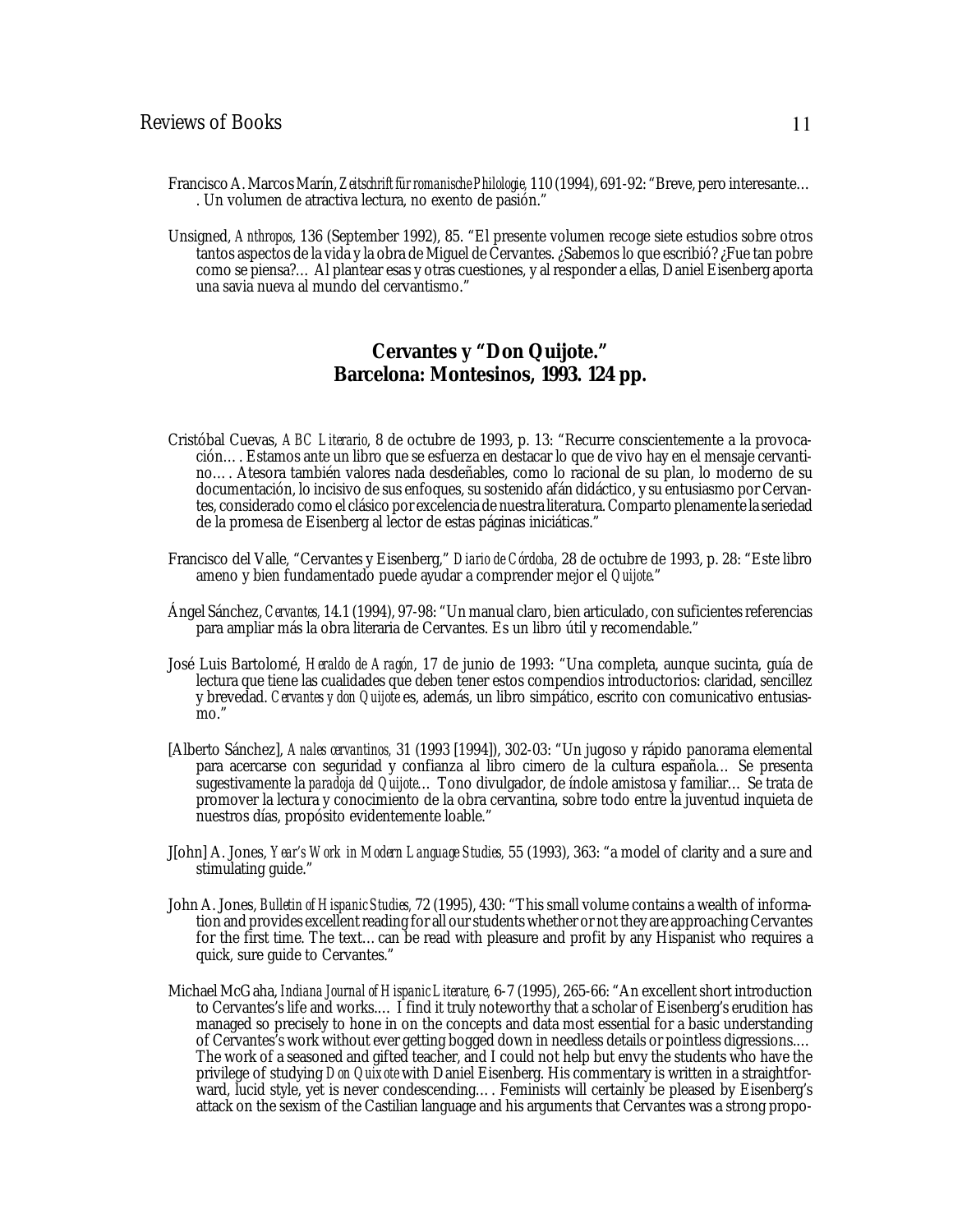nent of women's rights. However, I should point out that this book is anything but trendy…. An encyclopedic knowledge of Cervantes scholarship."

## *La interpretación cervantina del "Quijote."* **Translated by Isabel Verdaguer. Madrid: Compañía Literaria, 1995. 260 pp**.

- Emilio Sola, *La esfera* (suplemento cultural de *El mundo*), 24 de febrero de 1996, 19: "Laudable un intento de clarificación global como el que aquí lleva a cabo Daniel Eisenberg—y como el que hiciera Canavaggio con el estado actual de los aspectos biográficos de Cervantes.… El texto de Eisenberg es, en realidad, dos textos. El principal, expositivo y sencillo, sintetizador, y uno no menos importante, constituido porlas notas amplísimas y eruditas, con lo mássignificativo del cervantismo internacional. Sin duda, una delicia para los docentes."
- C[arlos] G[arcía] G[ual], *Babelia* (suplemento cultural de *El país*), 17 de febrero de 1996, 15: "Eisenberg es un investigador minucioso, un crítico agudo y un cervantista de admirable y muy sólida erudición…. Tanto los especialistas en Cervantes como los aficionados a su lectura y a la de los clásicos castellanos encontrarán en estas páginas muchas precisiones e indicaciones para ahondar en su sentido. Tanto habla del género como del humor de *Don Quijote*, Eisenberg lossitúa en su contexto con una precisión crítica clara. Su extensísima bibliografía … y sus sagaces y interesantes notas hacen de este ameno y magistral libro un texto de referencia crítica perdurable."
- Cristóbal Cuevas, *ABC Cultural,* 12 de abril de 1996, 15: "Estamos ante un trabajo vivo, de sosegado análisis científico, apoyado en una sólida documentación—el aparato de notas, profundo y variado, conforma un segundo nivel de lectura de gran alcance—, que dice cosas nuevas y razonables en una prosa persuasiva y funcional. Recomiendo vivamente su lectura…una crítica desinhibida y concreadora. Me convence, por ejemplo, el especialista, cuando afirma que el *Quijote* es un libro muy distinto de lo que su autor quiso que fuera…. Planteando cuestiones de parecido interés transcurre la práctica totalidad de la obra…. Me parece muy sugestiva la hipótesis de que iniciara la continuación del *Don Belianís de Grecia*…y la propuesta de interpretar *El famoso Bernardo* como una novela histórica, nacional y religiosa…. El examen de las teorías sobre su género literario es de gran finura crítica, así como al propuesta de considerarlo un libro de caballerías burlesco…. En esta misma línea habría que colocar el capítulo dedicado al didacticismo…. Me ha interesado mucho, en fin, el análisis del humor en el *Quijote*…. Quiero terminar esta reseña insistiendo en la ejemplaridad de la crítica de Eisenberg."
- Miguel Luque Calvo, *Almírez* (Centro Asociado de la UNED, Córdoba), 11 (1997), 332-35: "Su autor…es un asiduo de las bibliografías sobre nuestra prosa de ficción del siglo XVI, y nos acerca a muchos gustos e ideas imperantes en los años de Cervantes…. Produce perplejidad comprobar cómo los asuntos tratados en los distintos capítulos tienen una importancia vertebral en la novela de Cervantes…. Eisenberg no escamotea justificaciones para sus teorías…. No se trata de una obrita farragosa: su extensión es limitada y gran parte del aparato erudito se concentra en las extensas notas…. Aporta interesantes hipótesis al tiempo que ofrece un pequeño repertorio de temas relativos al *Quijote* que permiten leer este estudio como un ensayo crítico o como una introducción-guía a la obra original…. Por un curioso paralelismo, *La interpretación cervantina* fue, en su inicio, un intento de escribir un artículo sobre el humor en *Don Quijote*, pero Eisenberg fue desarrollando un trabajo más amplio hasta llegar al presente volumen. Sí, al igual que el objeto de su estudio, *Don Quijote*, acabará conquistando un inesperado prestigio, se le habría hecho justicia, aparte de completar una analogía entre la ficción y la realidad, entre la obra y su comentador, que a buen seguro, habría sabido apreciar el propio Cervantes."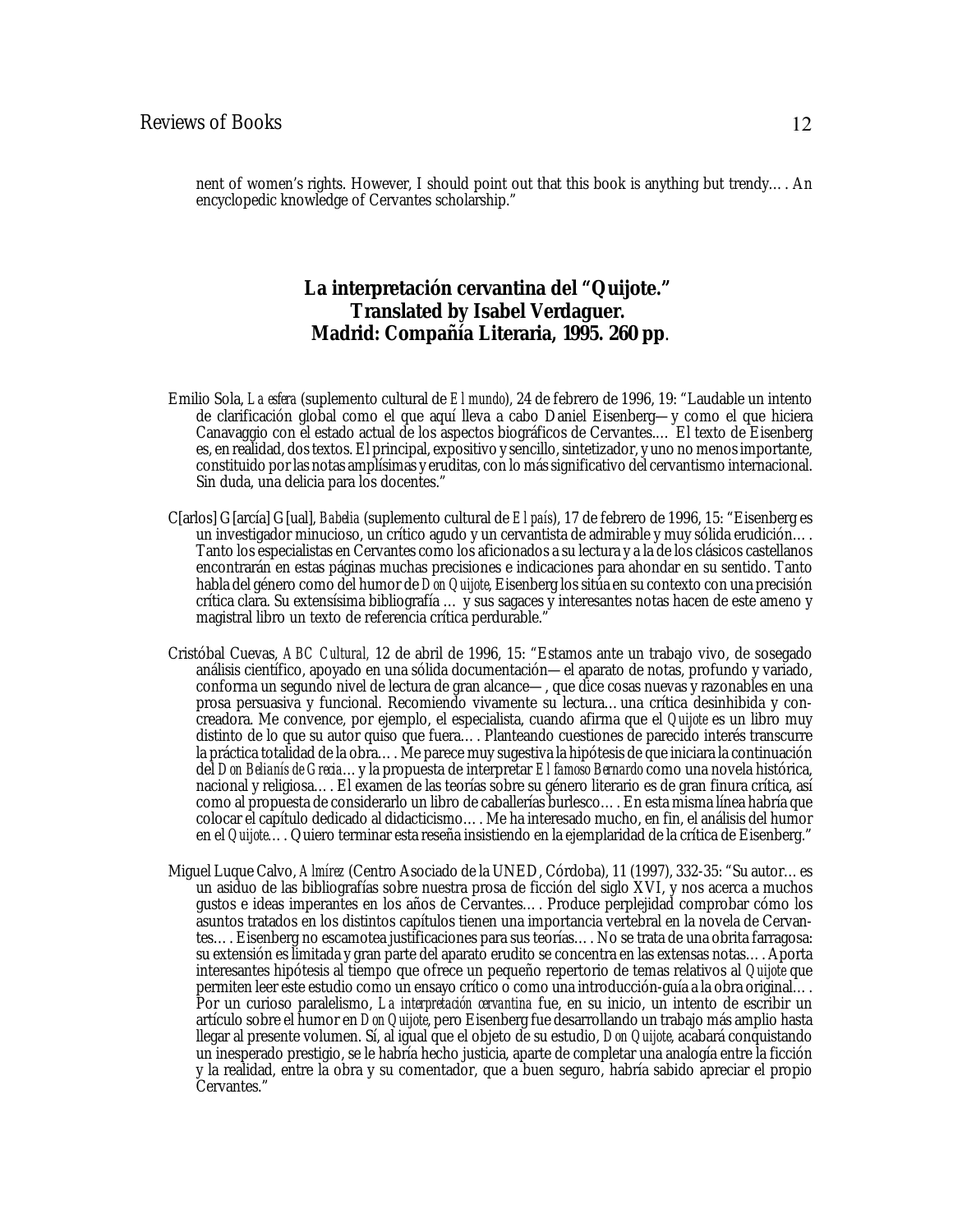- Graciela Redoano, *Íncipit,* 16 (1996), 296-300: "Al acabar de leer y reseñar este libro, sentí la épica de la búsqueda de la verdad que hay en todo investigador literario, sentí cómo el metódico, riguroso y apasionado esfuerzo avanza hasta llegar a un punto en el que quizás la obra se nos revela tal vez rendida ante el asedio incansable."
- Antonio Cruz Casado, *Angélica*, 7 (1995-96), 295-300: "Un juicio claramente positivo con relación a esta aportación, pero, además, como se ha indicado antes, hay una gran cantidad de sugerencias, de argumentaciones y de lecturas, que convierten el resultado de la misma en un pequeño crisol (el volumen tiene poco más de doscientas cincuenta páginas) en el que se resume acertadamente buena parte de lo que se sabe o se ha dicho sobre la importante narración cervantina…. La argumentación parece correcta y coherente: sería un libro de caballerías sobre Bernardo del Carpio, héroe hispánico que se opone a los valientes paladines franceses…. En las notas se encuentra compendiada una ingente cantidad de noticias y referencias bibliográficas sobre Cervantes, su época y la literatura caballeresca en general. Hay en estas notas múltiples sugerencias, directrices y apuntes de lo más variado, que pueden convertirse, en ocasiones, en gérmenes de futuros estudios…. En fin, son múltiples las sugerencias y las aportaciones de este libro, fruto de una larga meditación y una dedicación igualmente continuada.

María Victoria Reyzábal, *Cuadernos del Lazarillo* 14 (enero-junio 1998): 63-65

Blas Matamoro, *Cuadernos Hispanoamericanos*, 558 (1996), 137-138.

## *Bibliografía de los libros de caballerías castellanos***. Con Maricarmen Marín Pina. Zaragoza: Prensas Universitarias de Zaragoza, 2000. 516 pp.**

VíctorInfantes, *Noticias Bibliográficas*, 80 (marzo-abril 2001), 16-17: "Inapreciable regalo del nuevo milenio... El primero de ellos ya publicó hace ahora once años la primera recopilación bibliográfica sobre nuestro asunto, su *Castilian Romances of Chivalry in the Sixteenth Century*, que supuso en aquel momento la piedra angular del conocimiento real sobre un género necesitado urgentemente de un tratamiento bibliográfico de choque; pero aquella monografía, tan aprovechada desde su aparición, no era sino una de las muchas aportaciones que este hispanista americano, tozudamente minucioso en todos sus trabajos, había arrojado a la palestra sobre el mejor entendimiento de la complejidad y extensión de nuestro género. Algunas docenas de entradas bibliográficas, con libros, artículos, reseñas y ediciones, le situaban desde los inicios de los años setenta a la cabeza de la investigación puntera sobre los libros de caballerías españoles, y es una tarea que no abandonó jamás hasta culminar en esta bibliografía que ahora comentamos.…

 Ya he recordado en algunas ocasiones que este tipo de libros, los catastros bibliográficos que todo tema que merezca debe tener, es por donde empieza realmente el conocimiento de la significación de una materia, y a ellos no se llega desde la comodidad de las fuentes de segunda mano ni sentado en el sillón con la esperanza de que aparezcan por sí solas las referencias bibliográficas; hace falta método, horas y paciencia (en especial mucho de las dos últimas cosas). Quienes abordan estas tareas, con el rigor y la eficacia de esta ocasión, no sólo se han ganado con creces el cielo de la bibliografía, sino que aquí en la tierra de los libros nos enseñan continuamente cómo se deben hacer bien las cosas."

- María del Mar Rodríguez Alemán, *Voz y Letra*, 12.2 (2001): 151–55; también en *Revista de Literatura Medieval*, 14.1 (2002): 147–49: "Una herramienta filológica…fundamental…. Una herramienta más que útil."
- Javier Roberto González, *Letras*, 42–43 (2001): 164–66: "Desde su aparición, el manual de Eisenberg se convirtió en una referencia inexcusable y en el principal auxilio bibliográfico de las de las